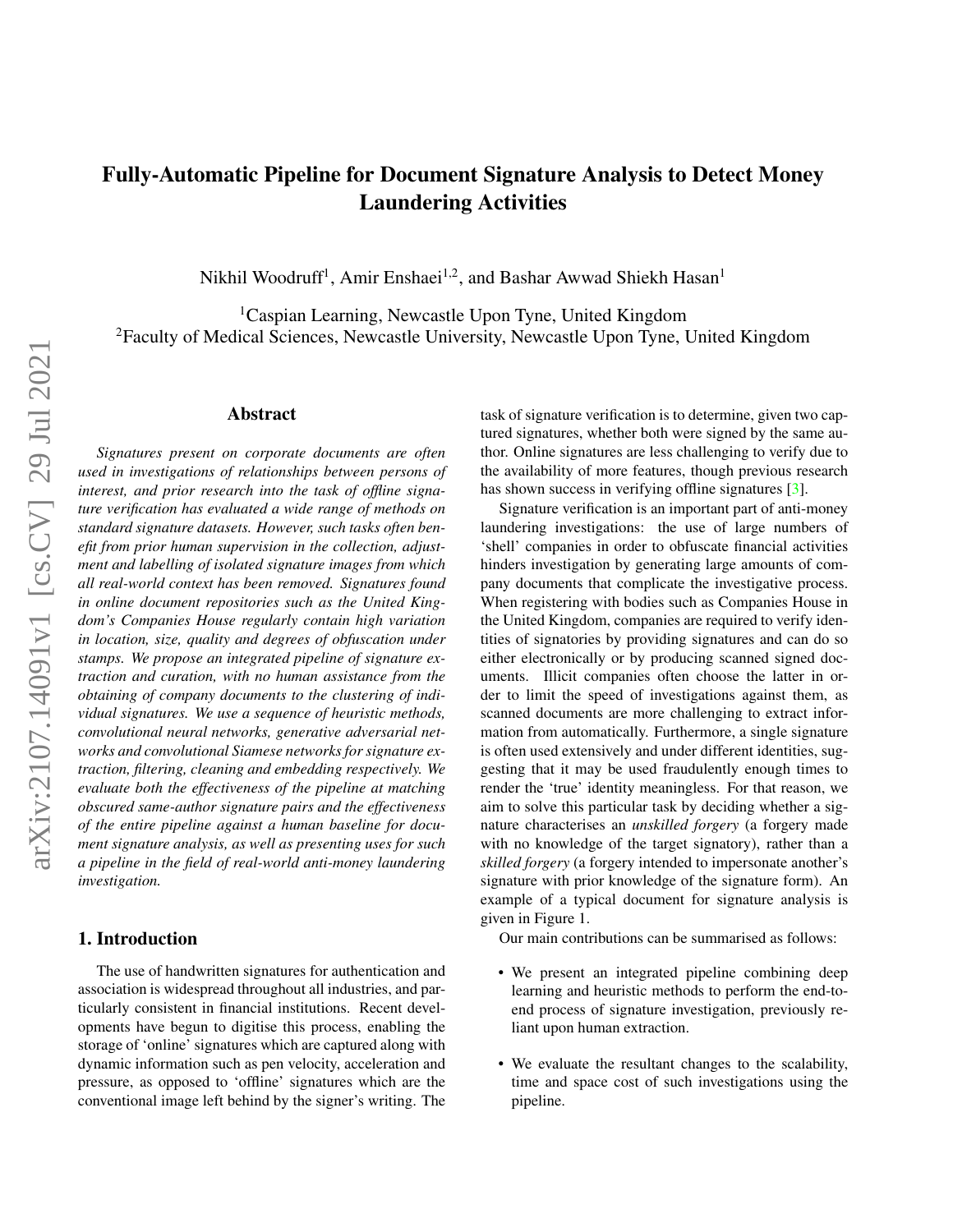<span id="page-1-0"></span>

Figure 1. A typical document containing a partially obscured signature.

• We analyse the effects of including parts of the pipeline and of the application on different sources of signature data.

The challenges inherent in signature analysis are primarily of time and accuracy. In the 2019-20 financial year more than 11 million documents were filed to Companies House, of which over 1.2 million were not electronically submitted and therefore likely to contain a handwritten signature[\[7\]](#page-8-1). It is currently infeasible to extract useful information on signatures from this scale of documentation, due to the fact that the documents often have no usable metadata, enforced standards or other identification. In [\[4\]](#page-8-2) the human time cost of verifying a single signature against exactly one other took approximately 9 seconds per signature. In the context of AML, not only verification but identification is often required for analysis, which could lengthen the time cost. Furthermore, the time costs of obtaining the documents can be high, and the sum of these costs makes manual signature inspection a highly inefficient and unreliable process when targeted and an impossible task when not.



Figure 2. Two examples of a signature for the same company and year

A significant part of manual signature investigation involves navigating inconsistent user interfaces, searching through documents of different formats for signature data that is often a small minority of the total content stored by the corporate data repository.

Accuracy also can vary significantly depending on the subject of the investigation. Figure 2 shows two examples of a known suspicious signature with significant variation. Any decision by a human or machine with respect to their match status brings implications for the sensitivity of the matching of other signatures: the more the model values recall (grouping similar signatures together) over precision (not grouping together dissimilar signatures), the smaller the number of possible distinct signatures in the image space becomes. If the number of distinct signatures on the image space is smaller than the number of actual signatories, then the complete-accuracy identification task may not be achievable. Human accuracy is often high in verifying against a single reference signature, but untested and unscalable to identification from a larger signature set. Furthermore, given that the signatures of interest are more likely than the general population to be individuals with an incentive to obfuscate or falsify signatures they write, the difficulty of recognising signatures will likely be higher.

A variety of datasets are used for reproducing the environment of the signature verification problem, including CEDAR, GPDS-960 and GPDS-4000. Each of these contains signatures and skilled forgeries from a wide range of authors; however, any real-world context is removed. As identified in [\[6\]](#page-8-3), most studies do not consider the extraction stage: the signatures are signed isolated on standardised spaces, unlike signatures on financial declarations which are frequently over document text, form elements or under imprinted stamps. The discrepancy between the signature dataset used for academic purposes and the more common context of real-world signatures restricts the usefulness of signature verification models, as strong performance can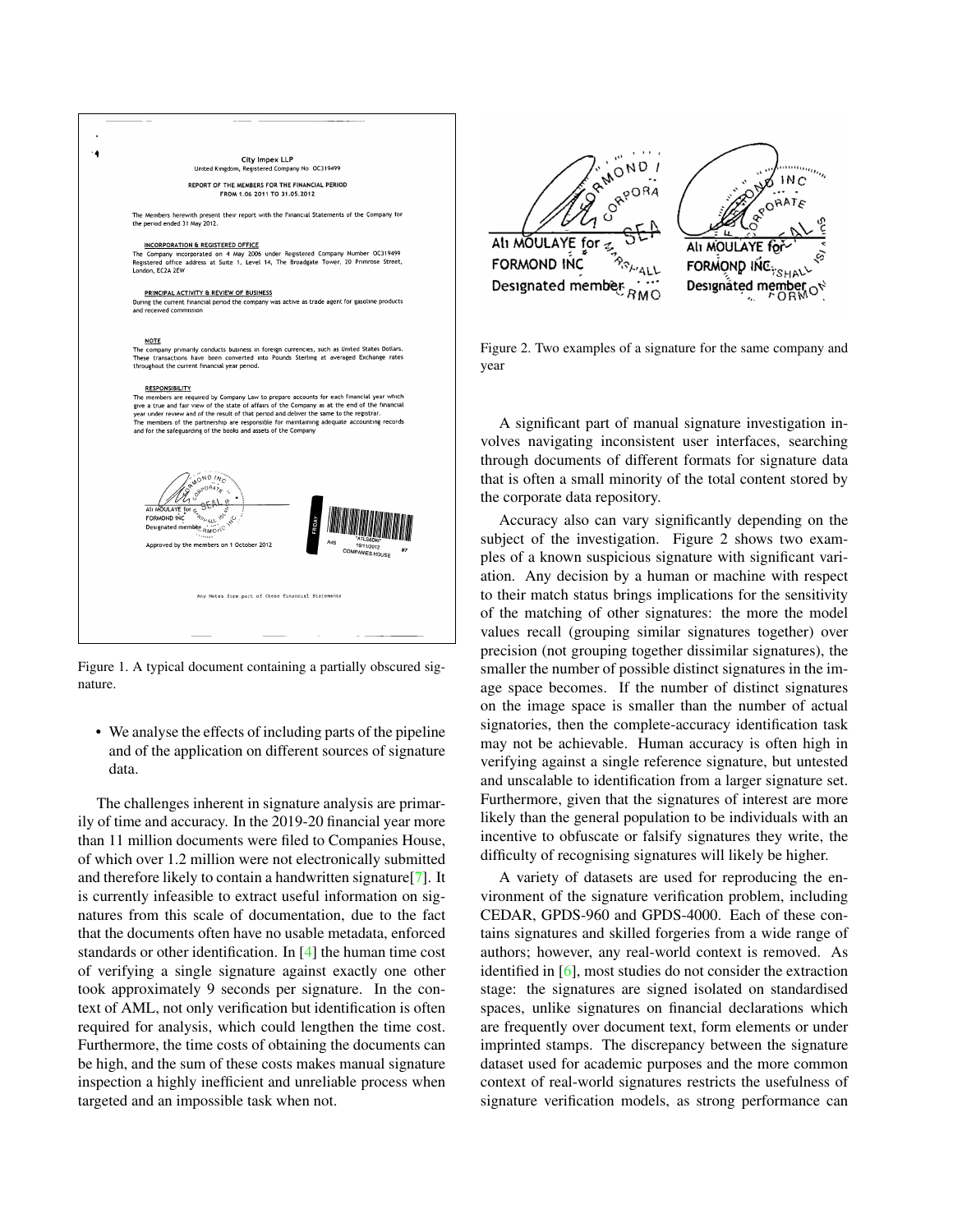<span id="page-2-0"></span>only be reliably obtained on signatures which have been curated explicitly for the model. Given the vast signature data that has been generated before the existence of signature verification algorithms, it would be beneficial to develop systems that are resilient to the challenges of unrefined signatures in context.

Previous research has explored the effectiveness of signature verification methods on document-obtained signatures [\[4\]](#page-8-2), but this process requires manually collected signature images, detected and cropped from real-world documents, limiting the speed and scope of the overall process.

We use an integrated pipeline of methods to perform the processes of signature extraction, verification and clustering, from a set of document images to a set of signature clusters, where a cluster represents a group of signature images with a common signatory. We use connected component analysis, supervised by a convolutional neural network to extract signature images from the document set. The outputs of this stage, the set of signature images extracted, are then refined using a CycleGAN to remove real-world context such as text, form elements and stamps. From the resultant signature images, feature vectors are obtained using a convolutional Siamese neural network, which are then clustered using hierarchical clustering to obtain signatory information.

# 2. Related Work

## 2.1. Signature De-noising

In order to make signatures readable for the algorithm, they must be de-noised first to remove any potentially unnecessary components that were extracted. One of the common methods used to obfuscate signatures is to stamp over the signature (Figure 1). A CycleGAN [\[11\]](#page-8-4) [\[4\]](#page-8-2) was used to remove stamps from extracted signature images. The model was trained on a set of unpaired examples of signatures labelled as 'clean' (does not contain a stamp) or 'unclean' (contains a stamp). The model achieved strong results on the financial dataset which was used, and of which 26.3% were clean (in our application on Companies House, less than 1% contain no obstructing features). The dataset used contained two types of document, *order documents* and *signature declaration documents*, whereas our problem involves extracting signatures from any corporate document on Companies House. Furthermore, the *signature declaration documents* contain signatures which are unstamped and repeated three times, used by the authors as reference signatures. Our Companies House data source does not provide reference signatures, and therefore each signature must be treated equally.



Figure 3. The document retrieval stage of the pipeline

#### 2.2. Signature Similarities

In [\[3\]](#page-8-0) the authors use a neural network that applies convolutional operations on two images independently and a comparison operation to compute similarity between two signatures. They obtain high (100%) accuracy on the CEDAR dataset and 78% to 87% accuracy when trained and evaluated on other datasets. When trained on one dataset and evaluated on another, the accuracy is often much lower and less consistent (53% to 95%), suggesting high variation in the compositions of the standard signature datasets.

## 3. Proposed Method

Our method for signature analysis derives from a set of document images, a set of signature clusters. This uses an integrated pipeline of several stages including extraction, cleaning, feature extraction and clustering. Figures 3-5 show the interactions between the major stages in the pipeline.

#### 3.1. Optical Character Recognition

The pipeline extracts signatures from each page in a set of company documents, and therefore must handle the case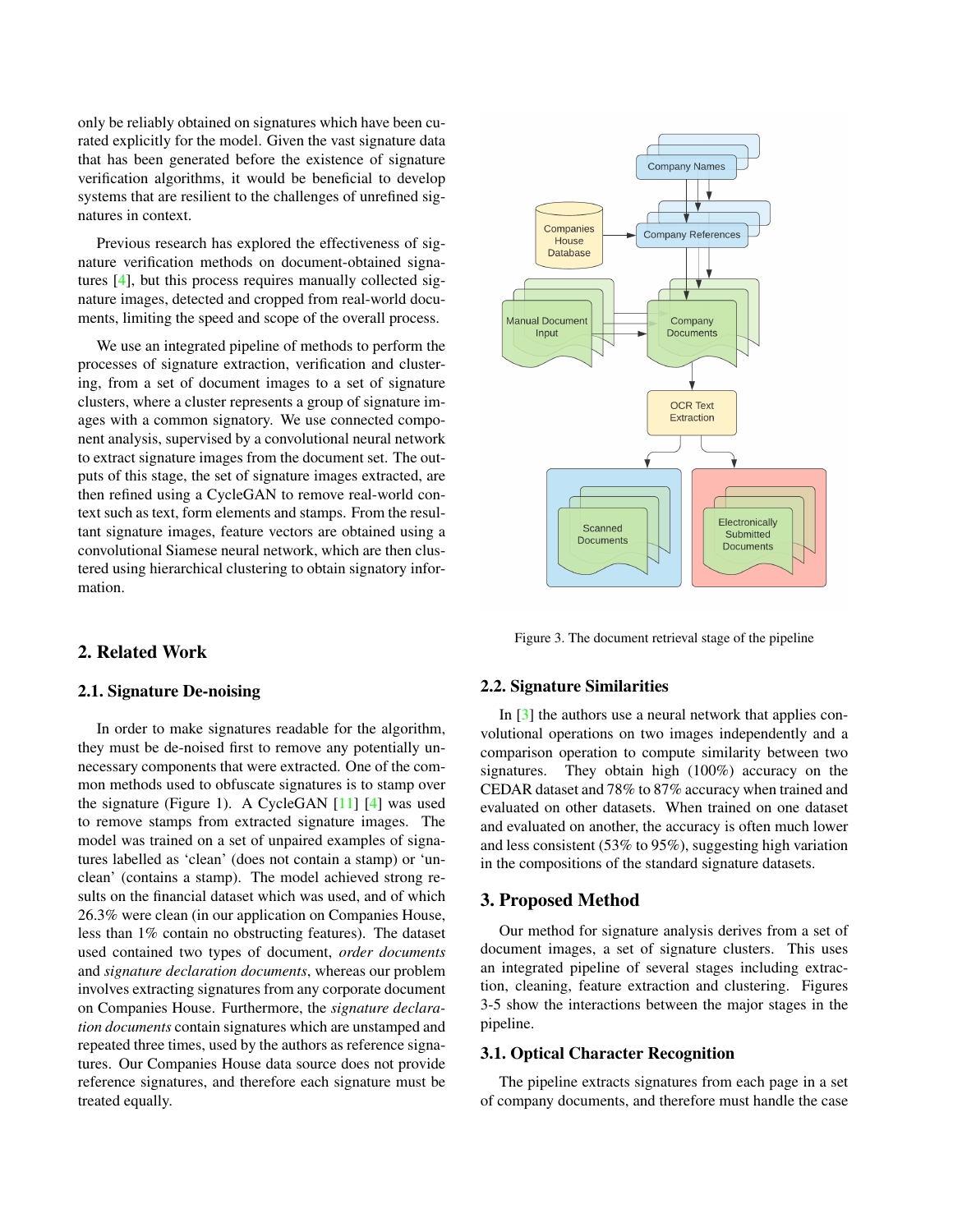<span id="page-3-0"></span>

Figure 4. The enhancement (extraction, filtering, denoising) stages of the pipeline

of no signatures existing in an image. In order to reduce the false positive rate for extraction of signatures, we use the Tesseract optical character recognition engine [\[8\]](#page-8-5) to scan for key words and phrases that indicate no signature is present (for example, "electronically filed" is present on most electronically filed documents on Companies House). This prevents the extraction stage from identifying signatures where none exist in the file, but does not prevent false positive signature candidate regions where genuine signatures exist in the file.

#### 3.2. Connected Component Analysis

Connected component analysis uses a graph representation of an image to extract high-level information and separate regions which contain similar characteristics. A connected region is defined as a set of pixels in which no adjacent pixel differs significantly from its neighbour. Signatures typically are sets of connected regions in close proximity. We first decompose the binarized document image into set of connected regions, then merge nearby regions while applying heuristic filters on attributes such as density and aspect ratio, and apply edge removal in order to remove common obstructions. We merge connected regions be-



Figure 5. The identification (feature extraction, clustering, matching) stages of the pipeline

cause many signatures are not entirely connected and consist of several large connected regions; after merging the bounding boxes of the regions are obtained by finding the minimum and maximum  $x$  and  $y$  locations of the connected vertices.

The heuristic methods and constraints used operate only under the assumption that the image is a scan of an A4 printed and primarily text- and form-occupied document, the same format as all documents found on Companies House and most corporate registers.

## 3.3. CNN Filtering

Connected component analysis is an efficient and effective method of extracting signature images, but it is often imprecise, returning also regions which are not signatures: for example, addresses, dates or other handwritten sections. The nature of connected component analysis means that it is unrealistic to expect the method to be able to distinguish between these without highly precise formulations of the characteristics of handwritten text and signatures, which is ro-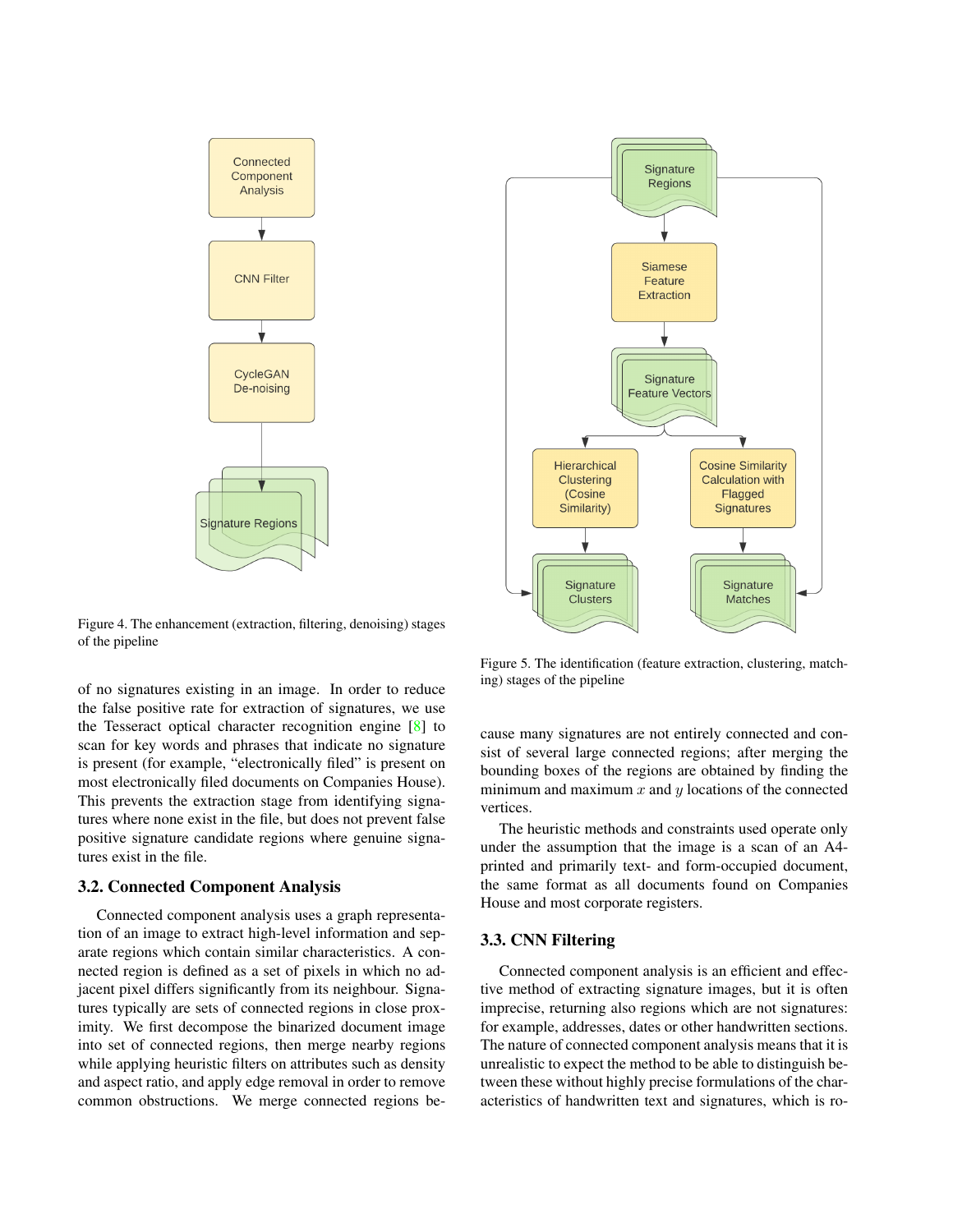<span id="page-4-0"></span>bust to changes in authorship and writing style. Therefore, we train a convolutional neural network to predict whether a given image is a signature or not. Each output from the CCA stage is passed through the CNN, and retained if the result (using sigmoid activation) is over a given threshold, else it does not progress to the next stage of the pipeline.

The neural network receives in the input layer an binarized image vector of shape  $(256, 256)$  and range  $[0, 1]$ , and through a series of convolutional, pooling and fullyconnected layers generates an output vector of shape 1 in the range  $[0, 1]$ .

# 3.4. CycleGAN Cleaning

In [\[4\]](#page-8-2) the authors use a CycleGAN to remove stamps from signature images so that they may be verified accurately. We use the CycleGAN in a similar way to remove all non-signature data (including text, form elements and stamps), by training it on a combination of manually cleaned (paired) and unpaired examples in order to optimise training. The CycleGAN architecture is standard (taking images of shape  $256 \times 256$ , except for an alteration to take as input and return as output greyscale images. In this alteration, the generator produces an output of shape  $(256, 256, 1)$  and the discriminator takes this shape as input, and produces a singular output; intuitively, the likelihood that the image was generated by the generator.

The CycleGAN uses the cycle consistency loss function. Given two domains  $X$  and  $Y$  (in this application,  $X$  is the set of raw signature images and  $Y$  the set of isolated signature images), we aim to generate two mapping functions  $F$ and G such that  $F: X \longrightarrow Y$ ,  $F(G(X)) \approx X$  and vice versa. This is achieved by minimising the loss function:

$$
\mathcal{L}_{cyc}(G,F) = \mathbb{E}_{x \sim p_{data}(x)} ||F(G(x)) - x||_1
$$
  
 
$$
+ \mathbb{E}_{y \sim p_{data}(y)} ||G(F(y)) - y||_1
$$
 (1)

It was decided to use a combination of manually cleaned and unpaired examples, despite the CycleGAN's ability to handle unpaired examples, primarily due to the problem of mode collapse in which one of the adversarial components of the CycleGAN (either the discriminator or the generator network) dominates the other in terms of accuracy, causing the gradient of its output to tend to zero. Including paired examples in unpaired training environments has also been found to increase the quality of the domain mapping function[\[5\]](#page-8-6).

### 3.5. Feature Extraction

In  $\lceil 3 \rceil$  and  $\lceil 4 \rceil$ , the authors use a convolutional Siamese neural network to compute the probability of a common signatory in two signature images. We use the VGG16[\[10\]](#page-8-7) model, pre-trained on ImageNet, for the encoder stage and the second-to-last fully-connected layer outputs as the embedding of shape (4096), on account of its high accuracy in [\[4\]](#page-8-2). The model is trained on a manually collected dataset of automatically extracted and cleaned signatures from Companies House, in paired examples  $((X_1, X_2), y)$ , where  $X_1, X_2$  are two cleaned signature images and  $y \in \{0, 1\}$ the author similarity label.

The Siamese neural network is constructed first by initialising the VGG16 network with ImageNet weights, and removing all layers beyond the second-to last fullyconnected layer: we refer to this as the encoder network. The complete Siamese network is then constructed which receives as input a pair of images: a vector of shape (2, 224, 224), repeated along each RGB axis, propagates each image vector independently through the encoder network and concatenates the results to obtain a vector of shape (2, 4096), and subsequently through a cosine similarity layer to return a vector of shape (1) (no activation function is applied) as shown in Figure 7.

In order to train the encoder network, we first train the complete Siamese neural network on the generated dataset of paired image examples and the corresponding author similarity labels, using the binary cross-entropy loss function. We then construct a new encoder network initialised to the weights of the encoder layers in the complete Siamese network in order to generate embeddings from single images, whose match can be identified using the postconcatenation stages of the network.

# 3.6. Hierarchical Clustering

The Siamese neural network is trained to generate feature vectors that have high cosine similarity where signatures are by the same author, and low cosine similarity elsewhere. Therefore, we can apply hierarchical clustering using cosine similarity as the distance metric in order to obtain a set of signature clusters which contain signatures by the same author, and therefore are verified.

The hierarchical clustering algorithm uses a threshold  $t$ , which is imposed upon the clusters as a criterion that no two vectors in the same cluster can have a distance metric greater than  $t$ . Given that the clustering algorithm uses cosine similarity as the distance metric, and that the Siamese neural network was trained to produce vectors in which the cosine similarity matched the semantic author similarity, then it is reasonable to set  $t$  as the required human confidence level for matching any two signatures.

# 4. Training

The filtering, cleaning and feature extraction stages rely on the use of trained machine learning models. The models require different specifications of training datasets.

#### 4.1. CNN Filtering

The convolutional neural network validating the CCA output required a set of labelled images of signature regions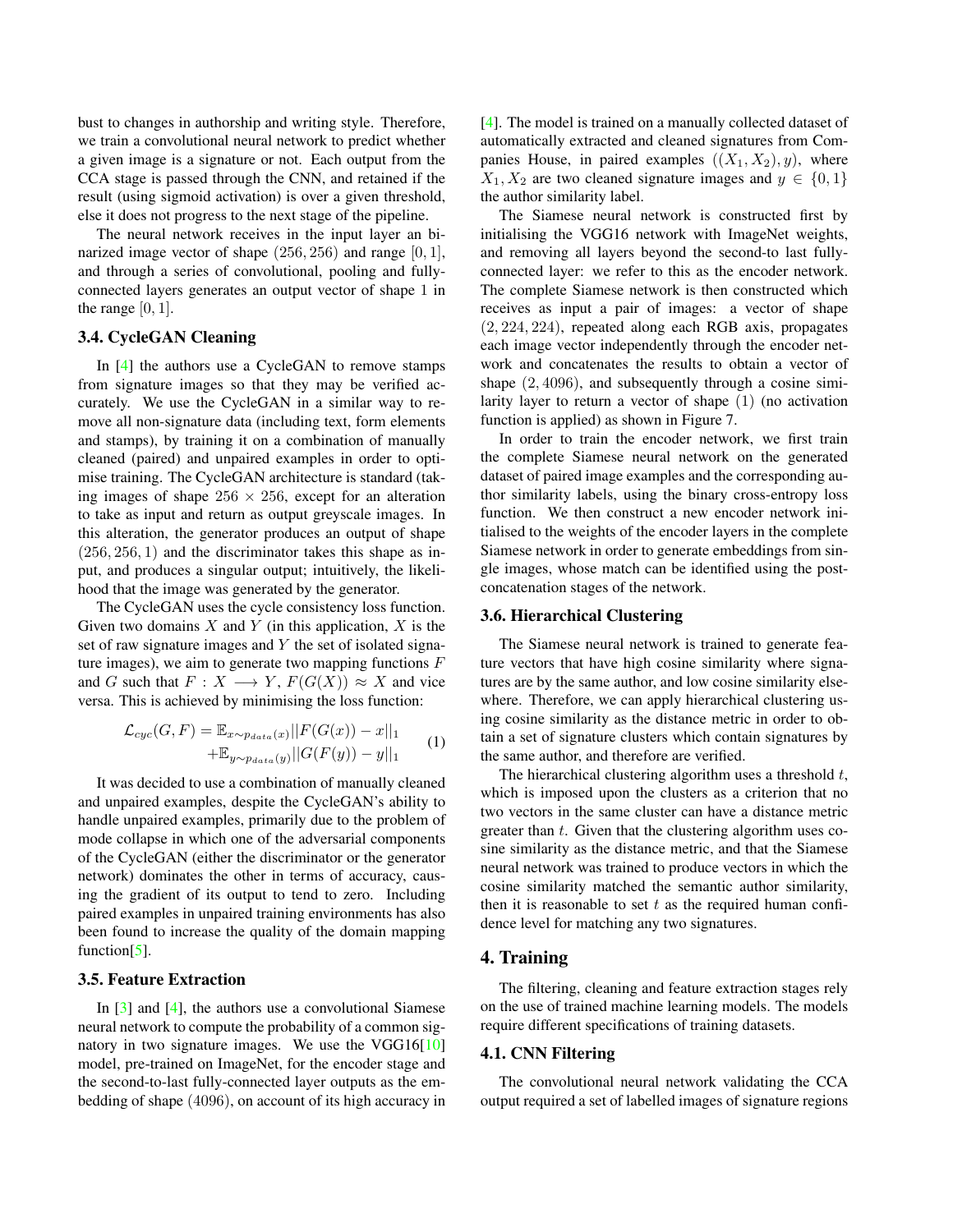<span id="page-5-0"></span>

Figure 6. Examples of the staged outputs

and non-signature regions. A custom dataset was generated with the manually-labelled outputs of the CCA stage, combined with extracted signatures from the Tobacco-800 dataset. The dataset was augmented while training using the library Keras[\[1\]](#page-8-8), with random cropping and rotation applied to images after being drawn from the dataset and before training. Augmentation was not applied for the validation experiments. The model was trained for 3000 epochs and achieved a final validation accuracy of 93.5%.

## 4.2. CycleGAN Cleaning

The CycleGAN used to remove obstructive features from the signature regions required a set of labelled images of clean and unclean signature regions. A custom dataset was generated using a combination of manually cleaned examples, manually labelled Tobacco-800 signatures, and manually-labelled extracted signatures from Companies House to equalise the datasets. The model was trained for 200 epochs.

## 4.3. Siamese Feature Extraction

The Siamese neural network required a set of image pairs labelled with their binary author similarity. This dataset was generated from a Companies House signature dataset in which all images are labelled with their author, after applying the CycleGAN cleaning. The model was trained for 850 epochs and achieved a validation accuracy of 81.4%. The validation dataset and the training dataset did not share authorship.

# 5. Results

## 5.1. Examples

Examples of the output images at each major stage are shown in Figure 6.

### 5.2. Signature Verification

For the verification task, we take the author signatures from each of the CEDAR, Tobacco-800 and randomly sampled Companies House signatures and generate one-to-one comparisons, in which the Siamese model predicts a match probability. We find that the model performs best on the CEDAR dataset, which contains no obstructive features other than the signature, and that applying the cleaning process reduces the accuracy of the Siamese neural network where the signature is already clean. However, this analysis only shows the average effects on a large and diverse sample of signatures. While the cleaning process degrades the accuracy of most signatures, the absence of a cleaning process renders the identification of particular signatures routinely obscured virtually impossible; in addition, given the nature of the target usage for the pipeline of anti-money laundering, it is likely that the minority of signatures which are obstructed by stamps are more likely to be of interest, and therefore the value of the pipeline depends upon maintaining a level of accuracy consistent on inputs of low quality, rather than a maximised expected accuracy over all groups combined. The receiver operating characteristic curves for the inference on each signature dataset are shown in Figure 8.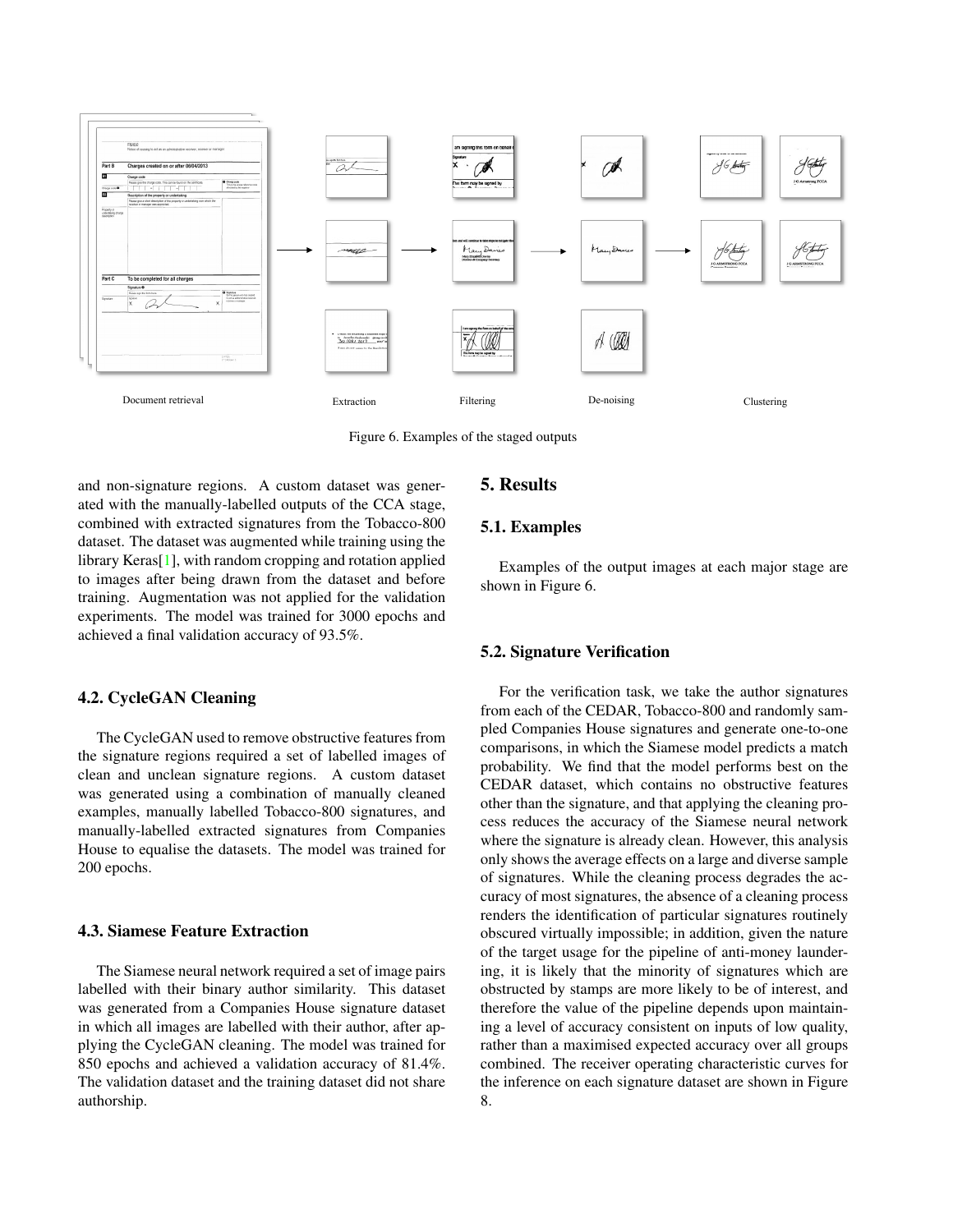<span id="page-6-0"></span>

Figure 7. The format of the Siamese Neural Network



Figure 8. Receiver operating characteristic curves by type and origin of signature

| Metric                                          | OCR No OCR $\parallel$ |
|-------------------------------------------------|------------------------|
| Extraction precision 0.947                      | 0.935                  |
| Table 1. Precision metrics with and without OCR |                        |

#### 5.3. Optical Character Recognition

We find that using optical character recognition to filter out documents slightly increases the precision of the signature extraction phase, from a manual evaluation of 266 signatures extracted from a random sample of companies, shown in Table 1.

#### 5.4. Signature Data Collection Scalability

The challenges of scalability are primarily of time and space. Time is an finite and expensive (human time more so) used in signature investigations. In [\[2\]](#page-8-9) an experiment on human signature verification found that on a large dataset  $(n = 765)$  of signatures a human took on average between 3.5s and 4.7s to verify each signature against a reference signature, when instructed not to spend extensive amounts of time on any signature. On a similar dataset ( $n = 537$ ), the fully automated pipeline took on average 0.1s per signature in the clustering of signatures, suggesting a substantial performance improvement. Furthermore, computer time is both less expensive and more easily available, and would likely be preferable to human time on this task even with all else equal.

On the challenge of space, from a sample of 266 signatures collected from randomly sampled companies from Companies House, the storage of each signature image under JPEG compression resulted in an average file size of 26.8KB, compared to the average signature embedding file size of 3.0KB: a reduction of 89%, suggesting the efficiency gains of using the reduced representation for collecting signature data.

#### 5.5. Clustering Accuracy

We evaluate the accuracy of the overall clustering process by manually partitioning the extracted signatures into distinct author clusters and computing the Adjusted Rand Index between the human-defined and machine-predicted clusters. The Adjusted Rand Index is a modification of the Rand Index, which is a measure of the similarity between two clusterings, calculated as the proportion of possible pairings in each clustering in which the co-occurrence of both elements within a cluster is identical in both clusterings:

$$
\frac{TP + TN}{TP + TN + FP + FN}
$$
 (2)

where  $TP, TN, FP, FN$  are the numbers of true positives, true negatives, false positives and false negatives respectively. The Adjusted Rand Index adjusts to consider the permutations of cluster names, and as found by [\[9\]](#page-8-10) is a sufficient measure of accuracy of clusterings. We can therefore compare the accuracy of the signature clustering process from the signatures of a randomly selected company against the accuracy findings in [\[4\]](#page-8-2) which used manually-extracted input images of a similar quality. We find a slight improvement in accuracy over the baseline (using the VGG16 model), as shown in Table 2.

Note that although the accuracies are broadly comparable, they have been obtain through tests on different materials. Our pipeline is applied to images of a lower quality, with more frequent obfuscation, and on documents with higher amounts of non-signature handwritten content. The correct clusters were determined using the names found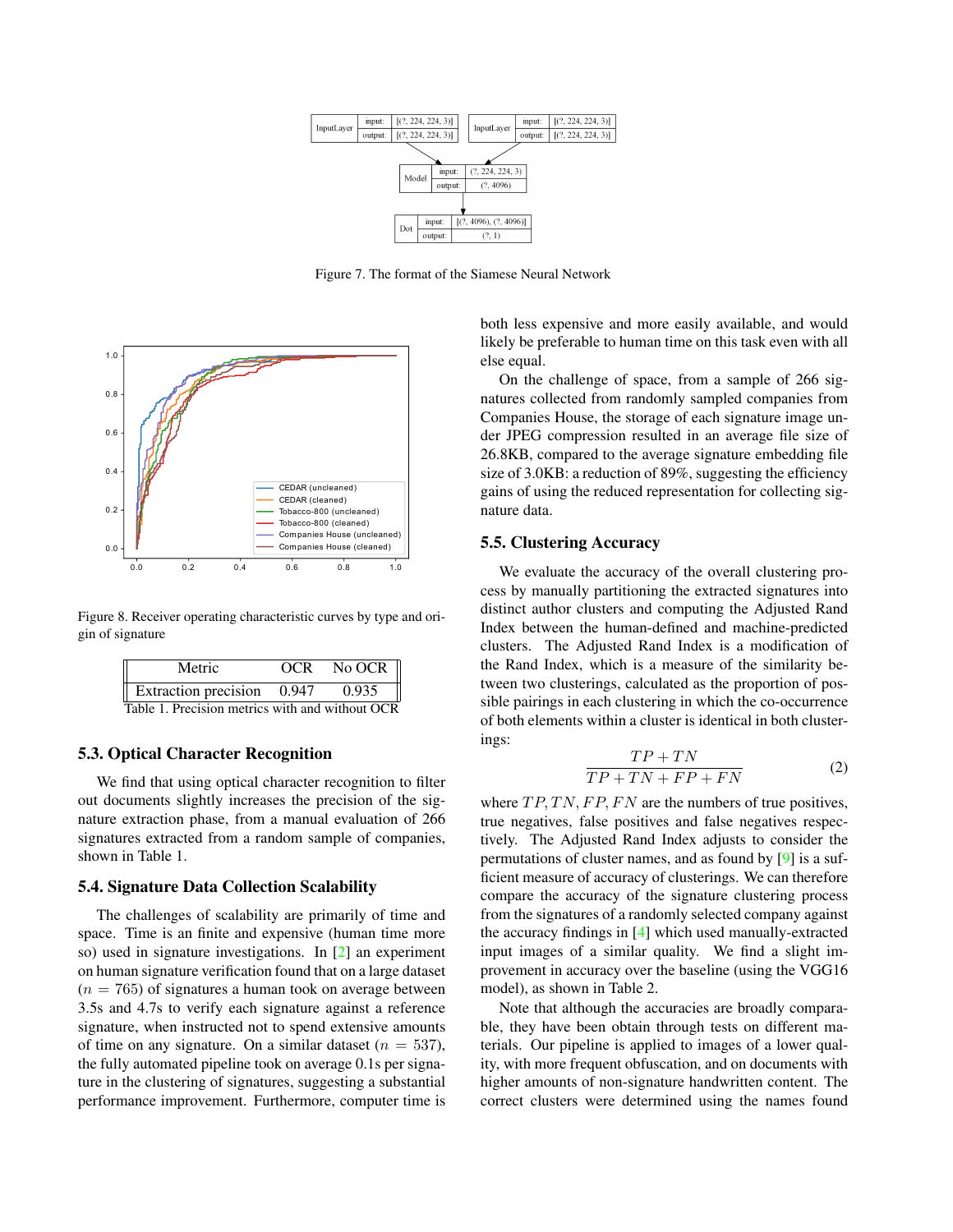<span id="page-7-0"></span>

| Method                            | Accuracy |  |
|-----------------------------------|----------|--|
| Human Majority Voting[4]          | 91.66    |  |
| Human Individual Voting[4]        | 89.25    |  |
| Fully automated pipeline          | 78.19    |  |
| Engin, Kantarci et al[4]          | 76.38    |  |
| Table 2. Class pairing accuracies |          |  |

near signatures where necessary.

## 6. Conclusion

Signatures used as authentication for corporate documents on Companies House have high intra-class variation, high inter-class similarity and high rates of intersection with non-signature image data. Previous research has shown the application of deep learning models and heuristic methods to be effective in combination with human-performed actions at extracting high-level information from offline signatures, with effectiveness decreasing as a greater proportion of the human workload is automated. We find that a combination of heuristic and deep learning models can approximate the complete workload of extracting high-level authorship information from corporate filing data with medium to high accuracy, and significantly increased speed and scalability when compared to a human baseline.

#### 6.1. Domain Extension

We also find that both existing and novel methods of handwritten signature processing extend well to larger and less supervised problem domains with increased diversity and decreased data quality, such as signature clustering from corporate documents. Expansions of the problem domain to these less constrained tasks increase the range of possible applications of existing methods and equip human investigators with more relevant and usable high-level information from the large, low-level input datasets, for example by enabling anti-money laundering investigators to more efficiently explore the signature representation space of a population of documents.

## 6.2. Applications

The pipeline described in this research has several uses in the real-world field of anti-money laundering investigation. Primarily, as an exploratory tool for extracting signature clusters from document collections, the results of which can be used by investigators both to more quickly identify known suspicious signatories such as the example given of Ali Moulaye, or extract the main signatories of interest without needing to manually search through the document set. The secondary use of the pipeline is in conducting a search of a document set for a given set of signatures. This enables investigators with known target signatories to save time and labour by avoiding manually searching the documents and other signatories for the presence of a given signature.

Despite the accuracy of the pipeline being lower than that of a human investigator, the pipeline retains its usability as an aide in evidence-gathering. Existing signature investigations are largely driven by manual inspection, which is efficient at establishing key signatures over time spent searching documents, but less so at gathering large datasets of signature examples to prove anomalousness in signature activity. This pipeline is able to carry out the task more efficiently than such manual investigations.

Furthermore, the embedding extraction stage presents a number of potentially useful applications not already used in investigations. Properties of the distribution of the embedding set extracted, for example the degree of concentration of signature embeddings, could be used in investigation of the documents as a collection, rather than the signatures on individual documents.

The pipeline developed in this research was targeted exclusively at Companies House in the United Kingdom, but it is trivial to extend to other corporate data repositories. However, if the distribution of signature data is significantly different in other data sources, this may require either retraining of the models or additional data processing steps.

#### 6.3. Further Research

Further research into this area is needed to determine the limits of the resilience to systemic low quality of input data from Companies House provided by deep learning techniques. A significant unknown factor in need of further research is the theoretical limit to the accuracy of large-scale signature identification, given the high intra-class variation and inter-class similarity inherent in the signatures of large populations, as well as any possible strategies to overcome or mitigate this challenge. In addition, the methods proposed in this research extracted text from each document for the purposes of accuracy improvement only, in order to vet signature images by the contents of their accompanying text: further investigation could reveal whether the application of natural language processing techniques on the extracted text could provide additional information on the identities and relationships between extracted signatures.

Furthermore, the nature of the domain that a signature verification model is applied to may significantly affect the accuracy and coverage requirements. Anti-money laundering is an adversarial domain, in which the subjects providing the signature are incentivised to minimise the accuracy and speed of recognition. This is different to usual, crimefree settings such as in legitimate business, where the subjects have no such negative incentive. Therefore future research might identify whether the application of specific adversarial learning techniques might improve the resilience of the pipeline to characteristics commonly found in the sig